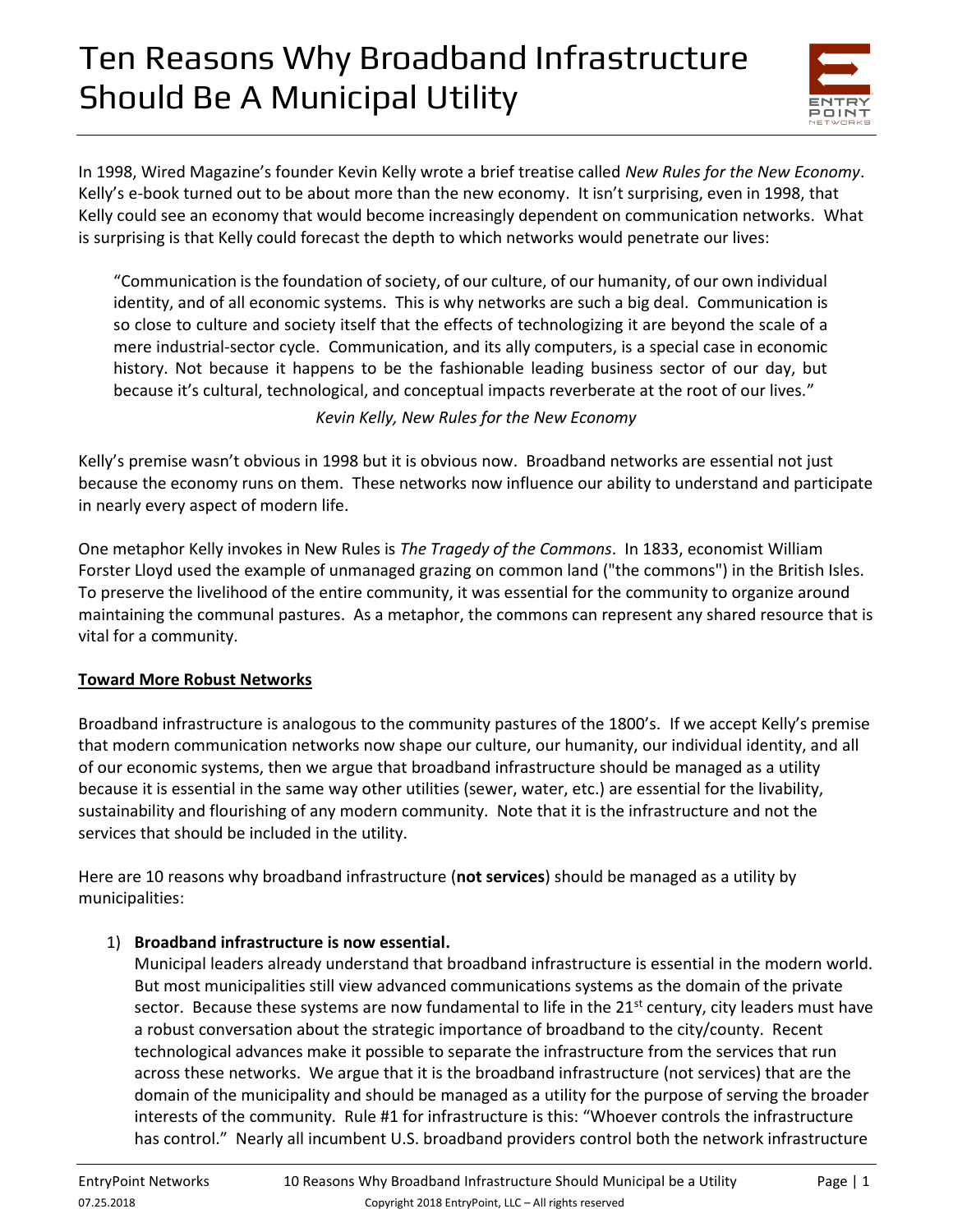

and the broadband services that run across the infrastructure. When one entity controls both the infrastructure and the services, that entity is in a position to serve its own interests rather than subscribers' interests. We need a separation of power. In the dominant Big Cable / Big Telco model, subscribers are a means to an end rather than the end. The way to flip this around and turn the focus to subscriber's interests is to design broadband networks that separate the infrastructure and services and manage the infrastructure as a utility.

- 2) **The broadband interests of municipalities align perfectly with the interests of subscribers.**  Incumbent Internet Service Providers (ISP's) are motivated by Return on Investment (ROI). That is not immoral or unethical; but it is reality. As a result, the primary interest of large ISP's is to maximize the return on their investment. Municipalities have a much broader and different set of interests related to broadband infrastructure which include economic development, livability, public safety, education, healthcare, emergency communications, smart grid, efficient government services, environmental stewardship, universal access and smart city applications. All these things are now network dependent and the value from the network to municipalities aligns perfectly with the interests of individual businesses, residents and anchor institutions who subscribe to the network. The municipality as a whole and the individual subscriber will benefit from universal access, abundant bandwidth, affordable prices and local control of infrastructure. As a result, municipalities are increasingly aware that broadband infrastructure is strategically important and should be controlled by the municipality for the good of all stakeholders.
- 3) **Local control is the value proposition offered by publicly controlled broadband infrastructure.**  The unique value proposition of publicly owned broadband infrastructure is to create local control and ownership of network infrastructure. The Private Sector should provide services running over that infrastructure.
- 4) **Municipalities can promote competition in broadband services by deploying open networks.**  The primary driver of the internet's success has been the fact that it is an open platform – available to anyone who wants to compete or innovate. The irony of today's internet is that the onramp to the internet, ISP's, force subscribers into a closed system. By closed we mean that ISP's don't allow would be competitors to utilize their infrastructure. A lack of competition is one of the fundamental problems with today's incumbent control model. The enormous cost of having each ISP own and control its own infrastructure is a barrier to entry that few companies can rationalize. Fiber optic infrastructure is a natural monopoly because we only need one robust connection per premise. When municipalities control broadband infrastructure, all services, including internet access, can be offered from a local cloud environment. This approach fuels competition because it radically lowers the barriers to entry. When services operate from an open cloud, a service provider can enter a market with a few days of provisioning at minimal cost and subscribers are empowered because they can switch their provider in less than a minute by clicking subscribe or unsubscribe.
- 5) **Municipalities can enable innovation in broadband services by deploying open networks.** Thomas Friedman says, "my favorite renewable fuel is an ecosystem for innovation." It is in every municipality's interest to encourage incubators for innovation to increase the range of possibilities for their residents, businesses and anchor institutions. Controlling broadband infrastructure is one of the most powerful ways a municipality can enable a platform of possibilities. For innovation to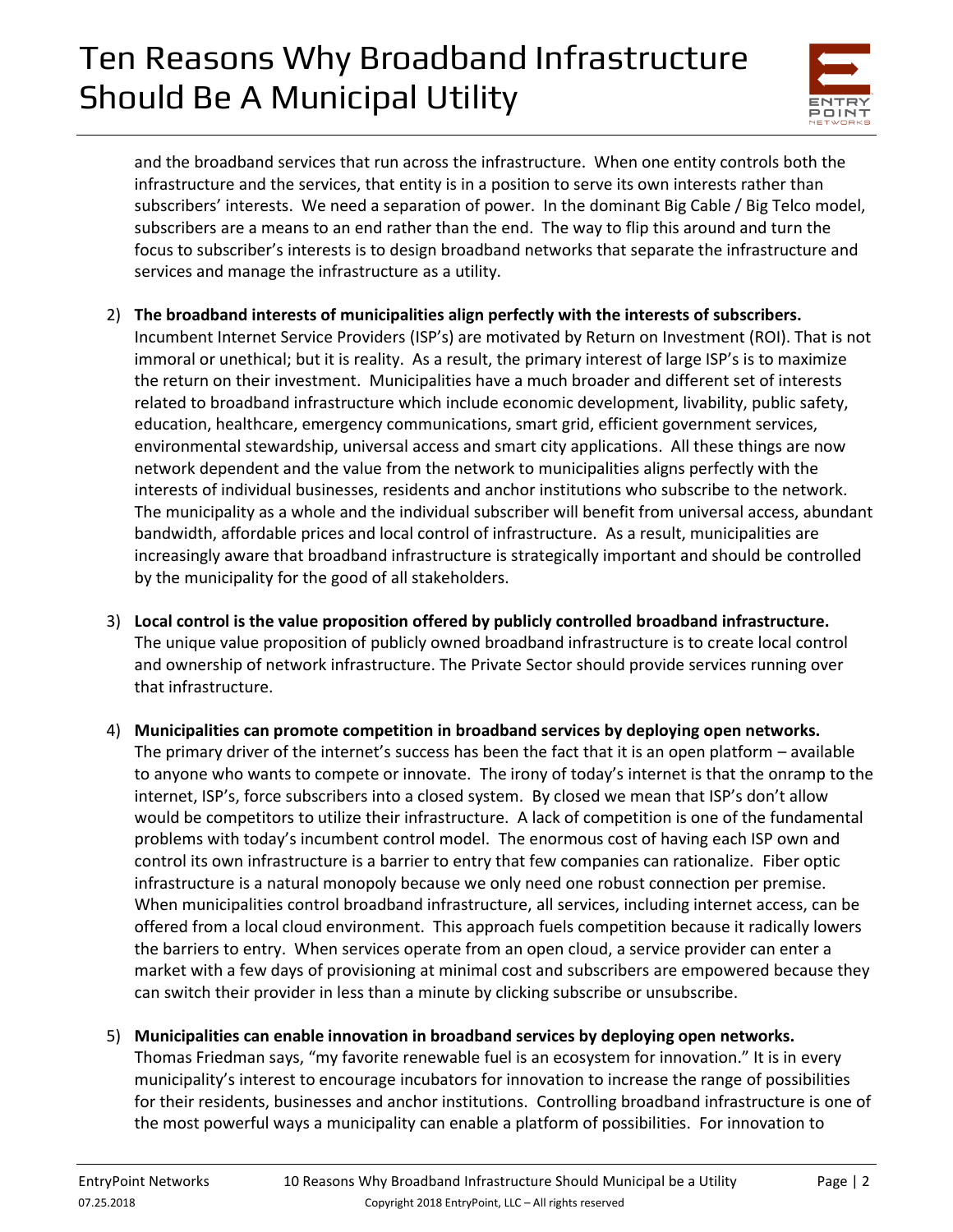

flourish, systems need to be open and can't be stifled by a gatekeeper who blocks out would be innovators.

6) **A model where municipalities control infrastructure and the private sector provides services from a local cloud will lead to a drop in the monthly cost for services and a substantial increase in the value to consumers.** 

The first municipality to implement a model where the city owns the infrastructure and the private sector provides services from an automated local cloud was Ammon, Idaho. Before the network went live in Ammon, the average cost of internet services was \$90 per month for a 30 / 5 mpbs. connection. The network went live in September of 2016. Within ten months, the cost of internet dropped to \$44 and the average speed increased to 100 / 100 mpbs. That means the price was cut in half and the average speed tripled. The two main variables that changed were: 1) infrastructure was treated as a utility and 2) service providers were exposed to dynamic competition. Three new service providers came into the market and the consumer was empowered with the ability to dynamically switch their service provider if they were not satisfied.

#### 7) **Infrastructure investment precedes economic development.**

As Kevin Kelly says, "Communication is not just a sector of the economy. Communication is the economy." Communication infrastructure is now fundamental to economic development because it provides the foundation for a digital economy. Historically, economic development has followed investment in infrastructure for all major systems including transportation, water, sewer or communications. Until now, municipalities have mostly been watching from the sidelines while private companies have taken control of communications infrastructure. With that control, these companies have decided where they will build, what they will build, what the price will be, the services that will operate on the network, and the kind of innovation that will happen on these systems. However, the network is now so fundamental to modern life and economic development that municipalities can no longer afford to watch from the sidelines. Municipalities must control their destiny and build out broadband infrastructure for the good of all subscribers, and their own economic future.

### 8) **Municipalities can fund broadband infrastructure by redirecting the money already being spent each month by subscribers.**

New municipal debt is not needed to build robust broadband infrastructure throughout a city/county. By redirecting the money already being spent and making subscribers owners rather than renters of the infrastructure, municipalities can become a powerful enabler to move control to subscribers. The businesses, residents and anchor institutions in every municipality already pay for the broadband infrastructure they use, whether wired or wireless, but they don't control these systems. Since subscribers fund the networks, why not give them real influence over the things they want from a network like: lower pricing, increased network capacity, and the services that are available? Why not make subscribers owners rather than renters of the infrastructure? The way we make subscribers owners rather than renters is by organizing the system so that subscribers have a voice and by eliminating the fixed cost of infrastructure once it is paid off. Additionally, when infrastructure is treated as a utility, the infrastructure can be financed the same way we finance water and sewer systems – but on a voluntary "opt-in" basis. A significant advantage municipalities have is that they can spread the financing of this infrastructure over a 20 or 25-year period where